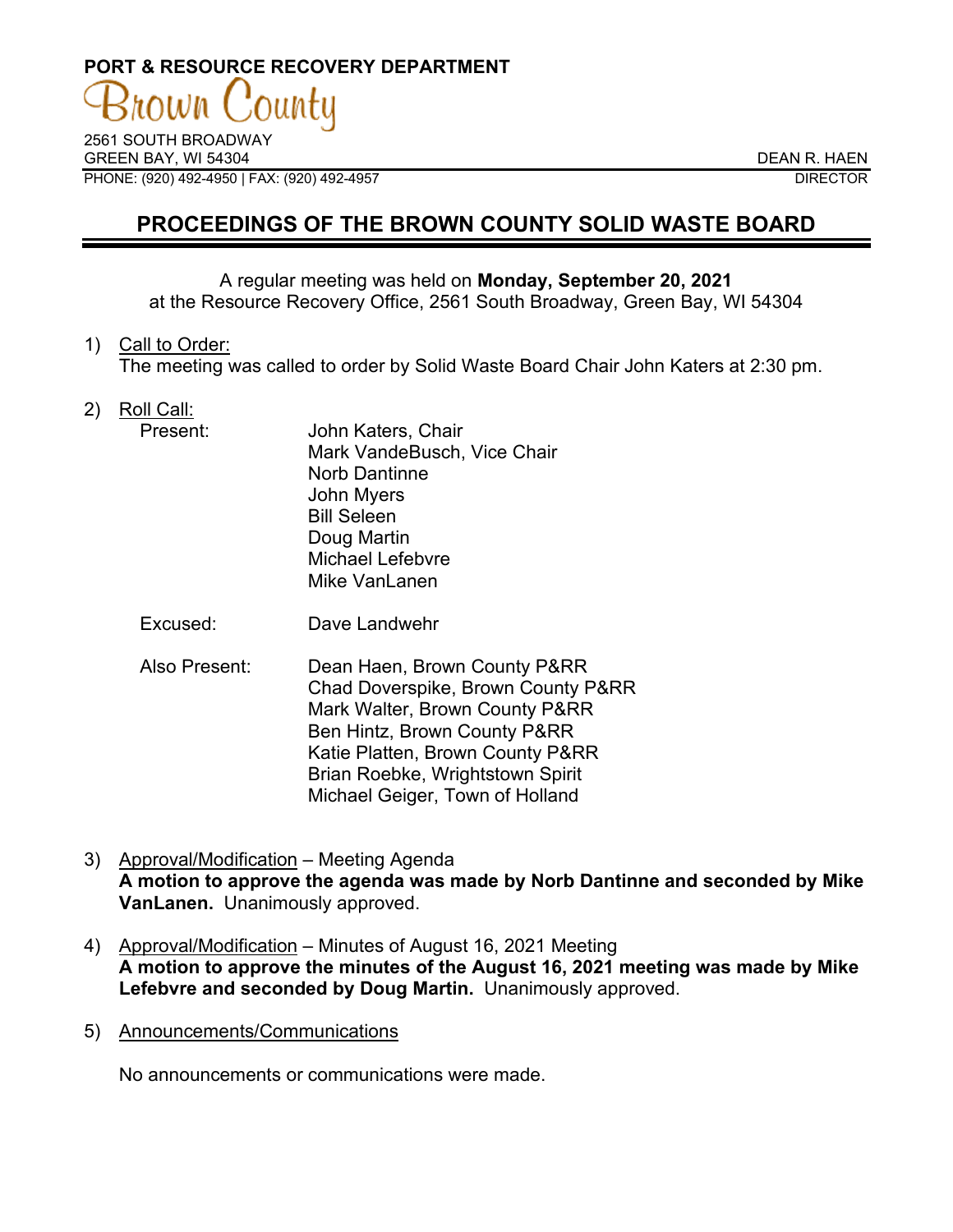## 6) Approval/Modification – Ledgeview Leachate Agreement

Director Dean Haen spoke about the Ledgeview Leachate Agreement that was based on the agreement with the City of De Pere. The De Pere unloading station can handle around 90% of the leachate from the South Landfill. Another option is that in heavy rain events, the leachate can go straight to NEW Water with increased hauling costs. Brown County is working with the Town of Ledgeview to install a leachate unloading station near the East Landfill which will accommodate leachate from the South Landfill. A tank will need to be installed. Mr. Haen explained that this function should last for 20 to 25 years until Wrightstown's wastewater plant becomes more sensible to use.

Mike Lefebvre asked how the leachate would be transported. Mr. Haen answered that the leachate is transported by semi-truck.

Mr. Lefebvre also asked for clarification on terminology and units of measure used in the agreement and asked if it can be cleaned up. Chad Doverspike clarified the conversion rate for Mr. Lefebvre's question.

Mr. Lefebvre also questioned what the typical loading is on BOD. Mr. Haen clarified that NEW Water is paid at a base rate with a surcharge for additional parameters and that right now analytical data is used from the East Landfill because we do not have any analytical data from the South Landfill.

Mr. Haen asked Mr. Lefebvre if the clarifications that he had were because there was any risk to the County with the language being used and if there should be further revisions. Mr. Lefebvre answered that there wasn't a risk. Mr. Haen explained that a clarifying letter can be added later so that someone in the future can see what was discussed.

Mr. Lefebvre asked how harmful chemicals will get handled under the agreement. Mr. Doverspike explained that testing is performed twice per year for harmful substances, on top of the existing required testing as per DNR code. There has never been a report that stated a parameter was out of the accepted range from the East and West Landfills.

Mark Walter stated that a memo can be attached or an addendum added for future reference that notes concerns or clarifications that are needed. At minimum, a memo.

John Myers asked if there was a reason why the data was represented in the way it is. Mr. Haen clarified that it was what Ledgeview reported to the Resource Recovery Department in terms of their capacity.

# **A motion to approve the Ledgeview Leachate Agreement was made by Norb Dantinne and seconded by Mike Lefebvre.** Unanimously approved.

7) Approval/Modification – Amendment to Project #1739 Solid Waste Transfer Station Operation & Hauling and Recycling Transfer Station Hauling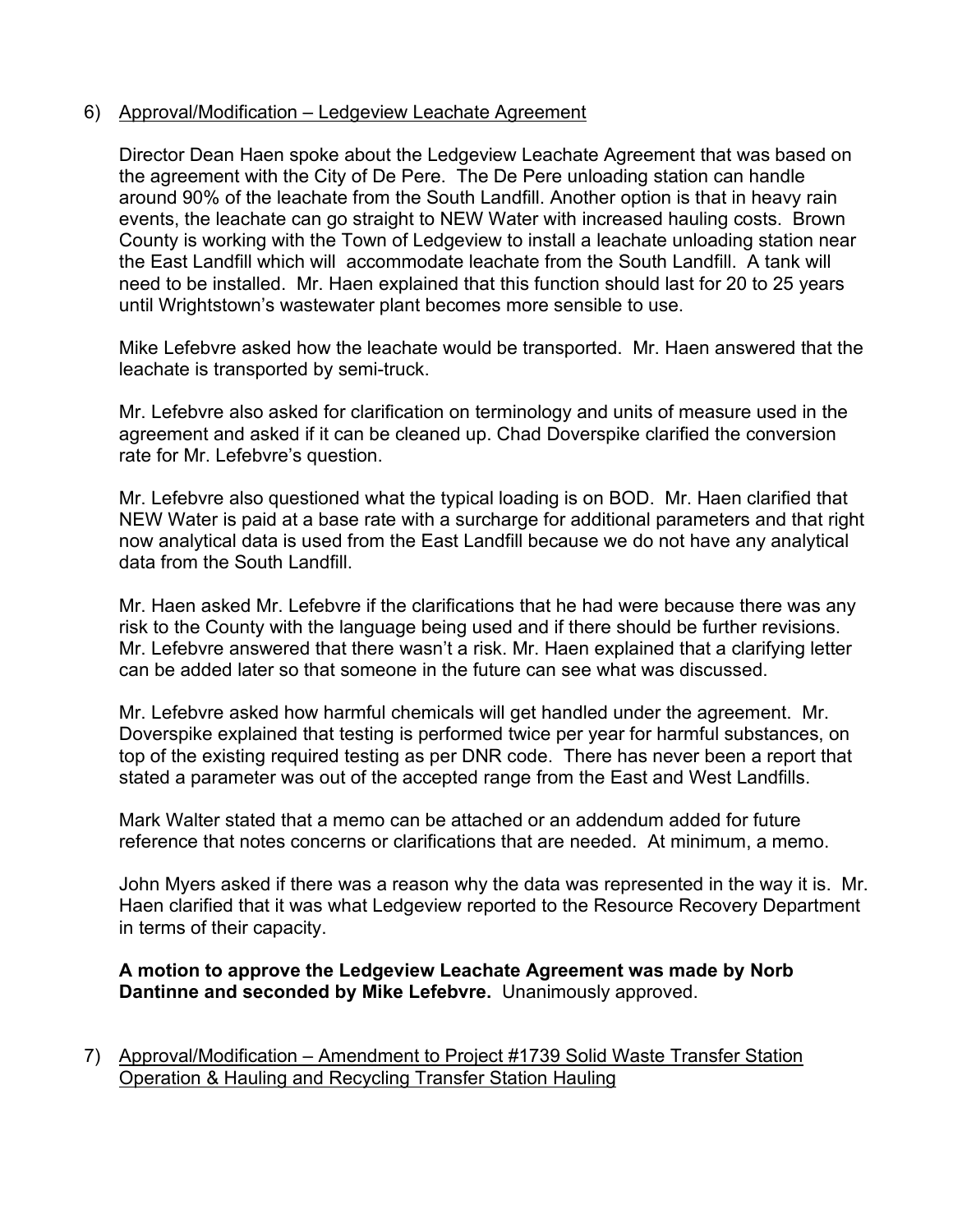Mr. Haen updated the board that the contract with GAD from 2014 was extended by the Solid Waste Board and County Board to cover 2022-2024. The amendment at hand is to change the current terms and responsibility of operating and hauling by GAD to just hauling from the waste transfer station.

John Katers asked about the potential constraint or limitation in regard to staffing properly. Mr. Haen said that it could happen, but one of GAD's employee is being retained as a County employee. Another front-end loader operator is needed, with three currently retained and interviews occurring the past week.

## **A motion to approve was made by John Katers and seconded by John Myers.**  Unanimously approved.

# 8) 2451-Front End Loader RFQ – Transfer Station – Update

Ben Hintz presented on the Front End Loader RFQ progress. Nine bids n submitted that were narrowed down to three that met time and price specifications. Required specifications to operate were a waste handler package, solid rubber tires, and a rubber edge for the bucket. Roland was the lowest qualified vendor that met our timeline. Roland provided a price for a six cubic yard bucket, which even adding to the bid would be a better price than the other two options. Brown County will purchase the second front end loader from Outagamie County for \$36,000. Mr. Haen said that the budget was set at \$500,000 for the purchase of two new pieces of equipment..

Mr. Haen commented that a potential disadvantage was having equipment from different companies, where parts and differences in mechanical set-up may be a factor to consider. Norb Dantinne said that it is a good idea to consider, but not a deciding factor, especially at the price we can get it at.

Mr. Dantinne asked if the other choices were substantially more expensive than Komatsu (Roland). Mr. Hintz said that Roland was more in the middle ground in regard to price of the nine bids. Mr. Doverspike said that the cheaper offers did not fit in with the timeline. Mr. Myers asked if P&RR could get by with utilizing the Outagamie County loader until some of the other options made sense. Mr. Doverspike explained that two machines were needed in the timeline.

Mr. Lefebvre asked if the lead time was asked of each bidder and if it was indicated that it was a deciding factor to be chosen. Mr. Hintz and Mr. Doverspike confirmed that it was a requirement but the importance was not disclosed. Mr. Myers asked how confident staff was that Roland will stick to the lead time they indicated. Mr. Haen responded that even if it is extended from 60 to 90 days, we are well within our timeline to be operational on February 1st, 2022.

Bill Seleen asked if a "Made in America" choice was considered. Mr. Hintz said that American Made John Deere was one of the bids.

## 9) 2452-Fuel Tank RFQ – South Landfill – Update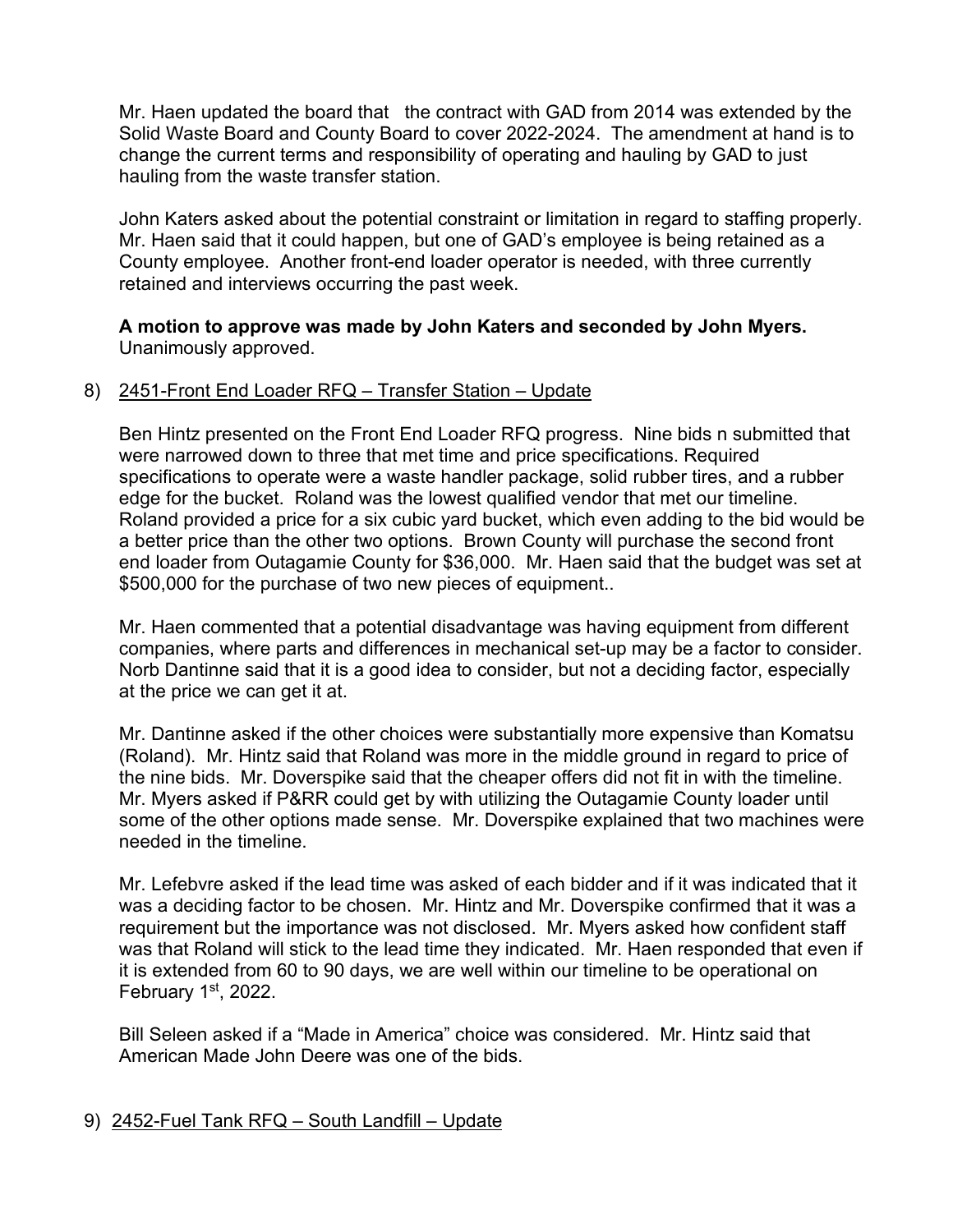Mr. Doverspike explained that the Department of Transportation requires a permit to move fuel tanks with over 5,000 gallons. Tanks that have a capacity just under 5,000 gallons were sought out. Bids were made with four vendors, and the recommendation is to choose Great Lakes. Great Lakes is the company that provided Outagamie County Landfill with their fuel tank, of which they are happy with their purchase.

Doug Martin asked what amount was budgeted for the fuel tank? Mr. Doverspike confirmed it was \$50,000. Mike VanLanen asked if it was just for the fuel tank or if that included the spill containment as well. Mr. Doverspike confirmed that it included all of the components.

# 10)2454-Litter Screen RFQ - South Landfill - Update

Mr. Hintz explained that two bids came in for litter screens. The less expensive option is the same brand screen that the Outagamie County landfill uses. They are very happy with their ease of use & effectiveness. Outagamie currently has 30 screens but wishes they had more. Brown County will order 20 screens to maximize the truckload.

Mr. Dantinne asked if the screens from Outagamie County could be bought after they close their landfill. Mr. Haen explained that their new Northwest landfill will use them when the Northeast landfill closes.

#### 11)South Landfill- Update

Mr. Haen reported that the second round of interviews for equipment operators occurred in the week prior. The Accountant II position is close to being filled, with an offer to be sent during the current week. The Mechanic position has not been posted. Two Associates are needed to operate the scale by open date. Four total Associate positions need to be filled. In the current job market, a strategic choice to keep the postings open was made.

Mr. Doverspike explained that the entire cell has the synthetic liner deployed and 95% of the cell has geotextile fabric on it. Stone is being placed currently.

Updated photos were presented:

- Scales that were installed in the week prior.
- Inbound and outbound lanes that are being installed
- Leachate Tank had a leak test completed. Compact clay on the outside with an epoxy coating on the inside prevents leaking.
- Relyco keyed in liner into the clay due to the threat of a large storm causing leakage. The storm never came so they had to remove the liner, recompact the clay, and install it again.
- Northeast corner of the cell shows the scale house that is being installed.
- Maintenance building with trenching and manholes.